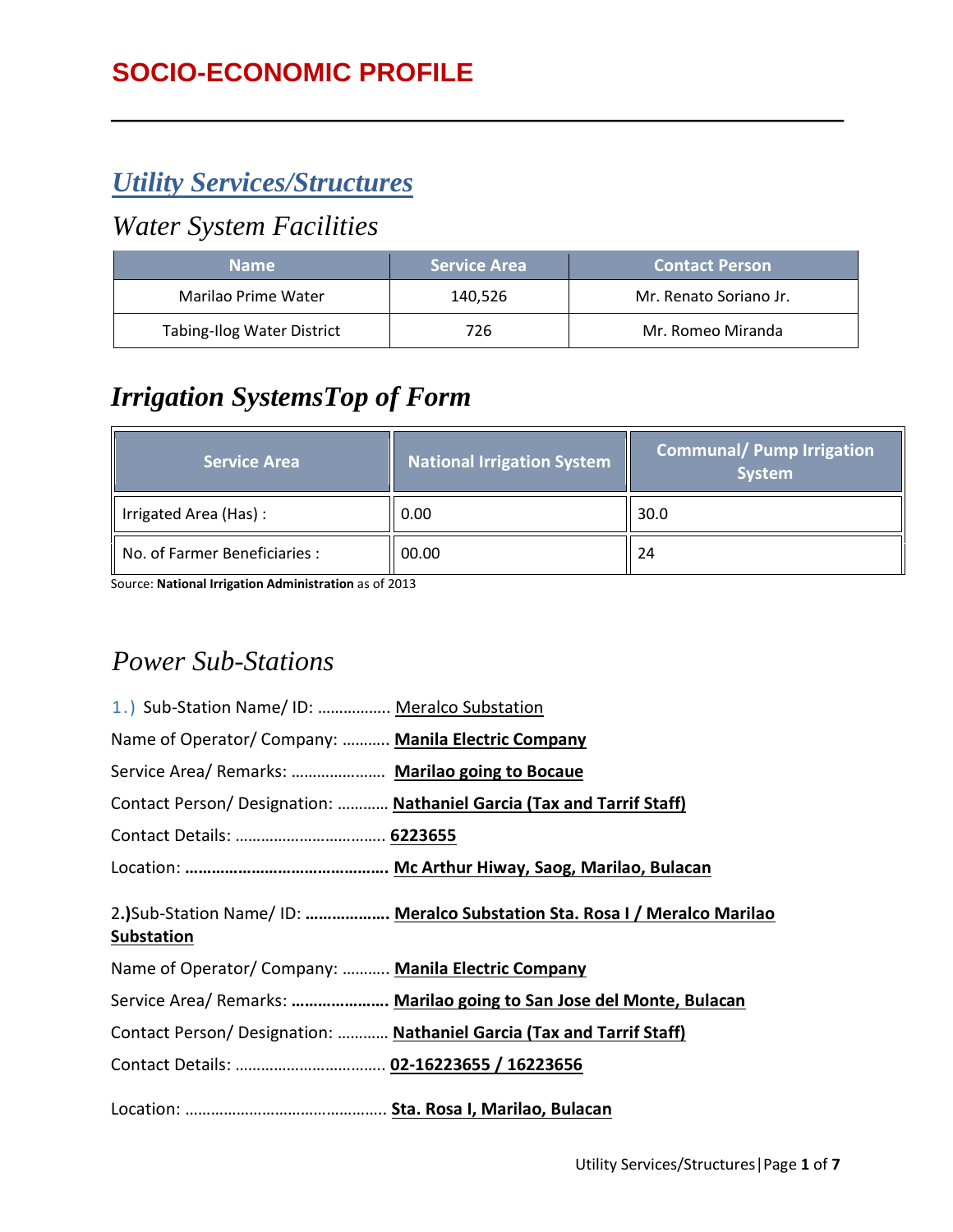## *Waste Management Facilities*

| <b>Name</b>                          | Location     | <b>Contact Person</b>        |
|--------------------------------------|--------------|------------------------------|
| Processing of bio-degradable waste   | Sta. Rosa II | Mr. Bernabe Rivero Jr.       |
| <b>Materials Recovery Facilities</b> | Loma De Gato | Capt. Ma. Lourdes San Andres |

## *Ice Plant/ Cold Storage Facilities*

| <b>Name</b>                 | <b>Capacity</b>           | <b>Contact Person</b>                | <b>Barangay</b>    |
|-----------------------------|---------------------------|--------------------------------------|--------------------|
| Aftermath                   | 90 tons/800 sq. meter     | Mr. Ginno Erwin Limpin               | <b>Sta. Rosa I</b> |
| Philbest Product In't Corp. | 80 tons/500 sq. meter     | Philbest Product In't<br>Corporation | Sta. Rosa I        |
| Six in One Corporation      | 120 tons /1,500 sq. meter | Six in One Corporation               | Loma De Gato       |

**Data Source: BPLO 2019**

## *Market/ Supermarket*

|     | <b>Name</b>                                   | No. of Stalls/Area      | <b>Contact Person</b>           |
|-----|-----------------------------------------------|-------------------------|---------------------------------|
| 1.  | Puregold, Sta. Rosa I                         | 850 sq. meter           | Ms. Cecilia Guillermo           |
| 2.  | Robinson's Abangan Norte                      | 750. sq. meter          | Robinson Supermarket Corp.      |
| 3.  | Puregold, Loma De Gato                        | 800 sq. meter           | Ms. Abegail Majan               |
| 4.  | Heritage B-Mart Wet & Dry Market              | 35 / 450 sq. meter      | Ms. Annabelle Emeterio          |
| 5.  | Harmony Hills II Wet & Dry Market             | 13 / 500 sq. meter      | lMr. Bernard Afalia             |
| 6.  | Marilao Public Market                         | 168 / 1,213 sq. meter   | Mr. Ramon Rafols Jr.            |
| 7.  | Northville 4 Wet & dry Market                 | 24 / 658 sq. meter      | Mr. Jerome Delos Reyes          |
| 8.  | <b>SM Hyper Market</b>                        | 20 / 9,336.32 sq. meter | Mr. Peter Evangelista / Manager |
| 9.  | Tabing - Dry & Wet Market                     | 78 / 150 sq. meter      | Mr. Rey Rebutoc / Market Master |
| 10. | Tabing-Ilog Market                            | 121 / 1,200 sq. meter   | Mr. Ben Saudi Pungulan          |
| 11. | Wet and Dry Market (Meralco<br>Village, Lias) | 25 / 2000 sq. meter     | Mrs. Tess Malinawan             |

**Data Source: Market Office/Tabing-Ilog Market 2019**

### *Department Stores*

| 'Name                      | <b>No. of Stalls</b> | <b>Contact Person</b>    |  |
|----------------------------|----------------------|--------------------------|--|
| <b>SM Department Store</b> | 35/11,501.30 sq.m    | Ms. Bernadeth D. Velasco |  |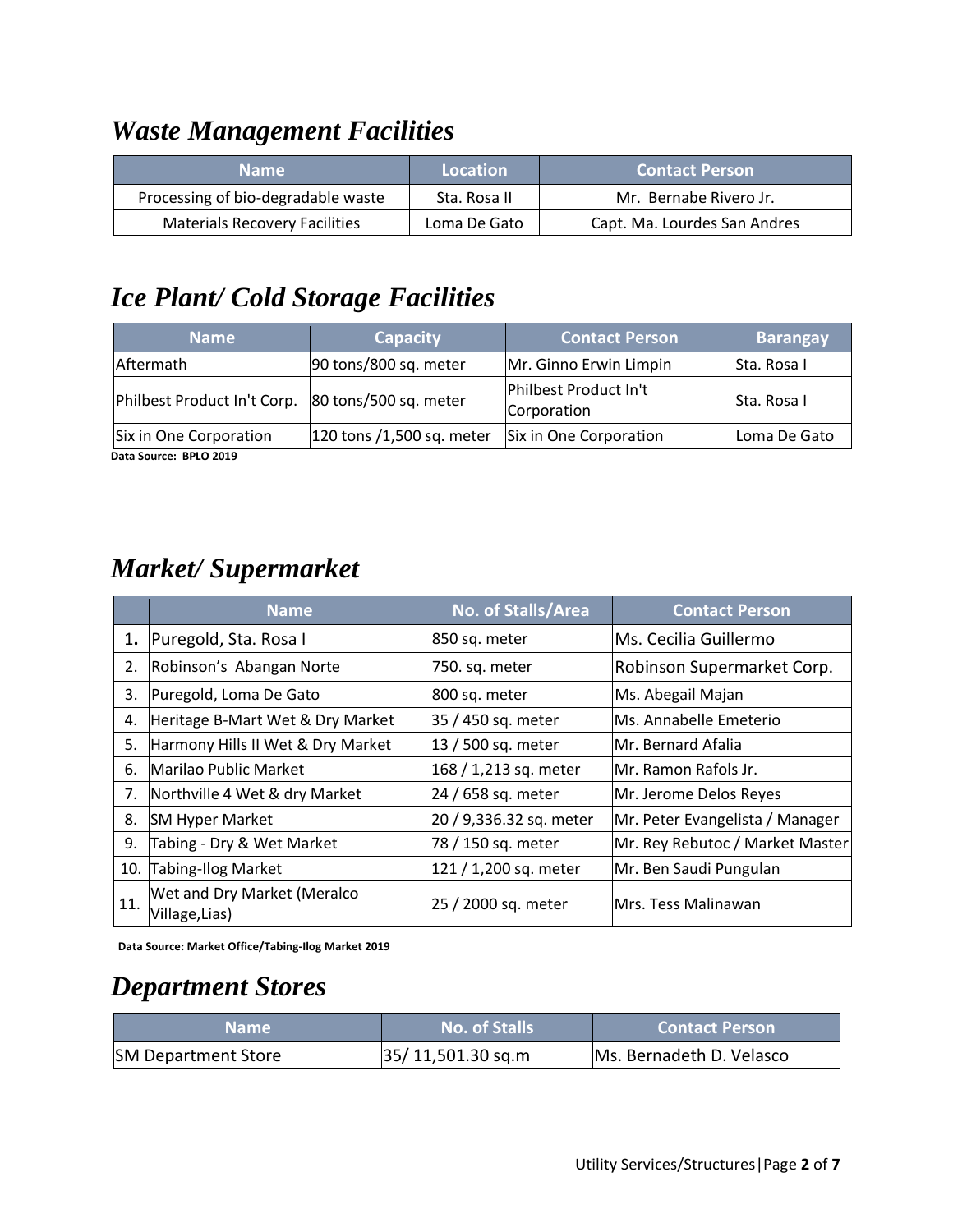## *Cemeteries/ Memorial Parks*

| Name / Location                   | Area/ No. of Lots | <b>Contact Person</b>              |
|-----------------------------------|-------------------|------------------------------------|
| Divine Garden Memorial/Loma       | 4,598 / 800       | Ms. Evelyn Bontoc                  |
| Marilao Memorial Garden/Saog      | 2,505/91          | Ms. Cristina Tiongco/ Accountant   |
| Marilao Public Cementery/A-Sur    | 3,000 sq. meter   | Mrs. Lita Concepcion               |
| Roman Catholic/ Poblacion I       | 11,833            | Ms. Dora E. Francisco              |
| Marilao Sanctuary / Loma          | 3.5 hec.          | Mr. Jesel & Ms. Myrna              |
| Himlayang Marilenyo / Sta. Rosa I | 1.2 hec.          | Municipal Government of<br>Marilao |

**Data Source: Assessor/Marilao Memorial Garden 2019** 

# *Churches/ Worship Houses*

|     | <b>Name of Church</b>              | <b>Religious</b><br><b>Domination</b> | <b>Address</b>                                                          | <b>Contact Person</b>                  | <b>Contact</b><br><b>Number</b> |
|-----|------------------------------------|---------------------------------------|-------------------------------------------------------------------------|----------------------------------------|---------------------------------|
| 1.  | Sagrada Familia Chapel             | Roman<br>Catholic                     | JMJ Subd. Abangan<br><b>Norte</b>                                       | Sis. Cristy Tan                        | 248-7996                        |
| 2.  | St, Michael the<br>Archangel       | Roman<br>Catholic                     | Narra St. Corner<br>Mahogany St. Town &<br><b>Country Abangan Norte</b> | Sis. Cora Mendoza                      | 711-0194                        |
| 3.  | St. Dominic Chapel                 | Roman<br>Catholic                     | Villa Consuelo Subd.<br>Abangan Sur                                     | Bro. Ed Celon                          | 0915-7473828                    |
| 4.  | Sub Pastoral ng St.<br>Dominic     | Roman<br>Catholic                     | Villa Consuelo Subd.<br>Abangan Sur                                     | Sis. Consolacion<br>Antolin            | 0933-3480824                    |
| 5.  | Marilao Bethel<br>Christian Church | <b>Born Again</b><br>Christian        | Villa Consuelo Subd.<br>Abangan Sur                                     | Sis. Beth Marfil                       | n/a                             |
| 6.  | <b>Banal na Dios</b>               | Iglesia ng<br><b>Dios</b>             | Itok-itok Subd.<br>Abangan Sur                                          | Bro. Ronnie<br>Raymundo                | 0922-2684260                    |
| 7.  | Our Lady of Fatima                 | Roman<br>Catholic                     | Fausta Village, Abangan<br>Sur                                          | Sis. Elsa Panganiban                   | n/a                             |
| 8.  | Walk with Jesus<br>Ministry        | <b>Born Again</b><br>Christian        | Sandico St. Abangan<br>Sur                                              | Bro. Alfredo Hidalgo<br>$\mathbf{III}$ | n/a                             |
| 9.  | <b>Bible Baptist Church</b>        | <b>Born Again</b><br>Christian        | Villa Consuelo Subd.<br>Abangan Sur                                     | Bro. Ricardo Garcia                    | 0928-5006533                    |
| 10. | Ibayo Chapel                       | Roman<br>Cotholic                     | De Castro Subd. Ibayo                                                   | Sis. Teresita Andaya                   | 0932-5287555                    |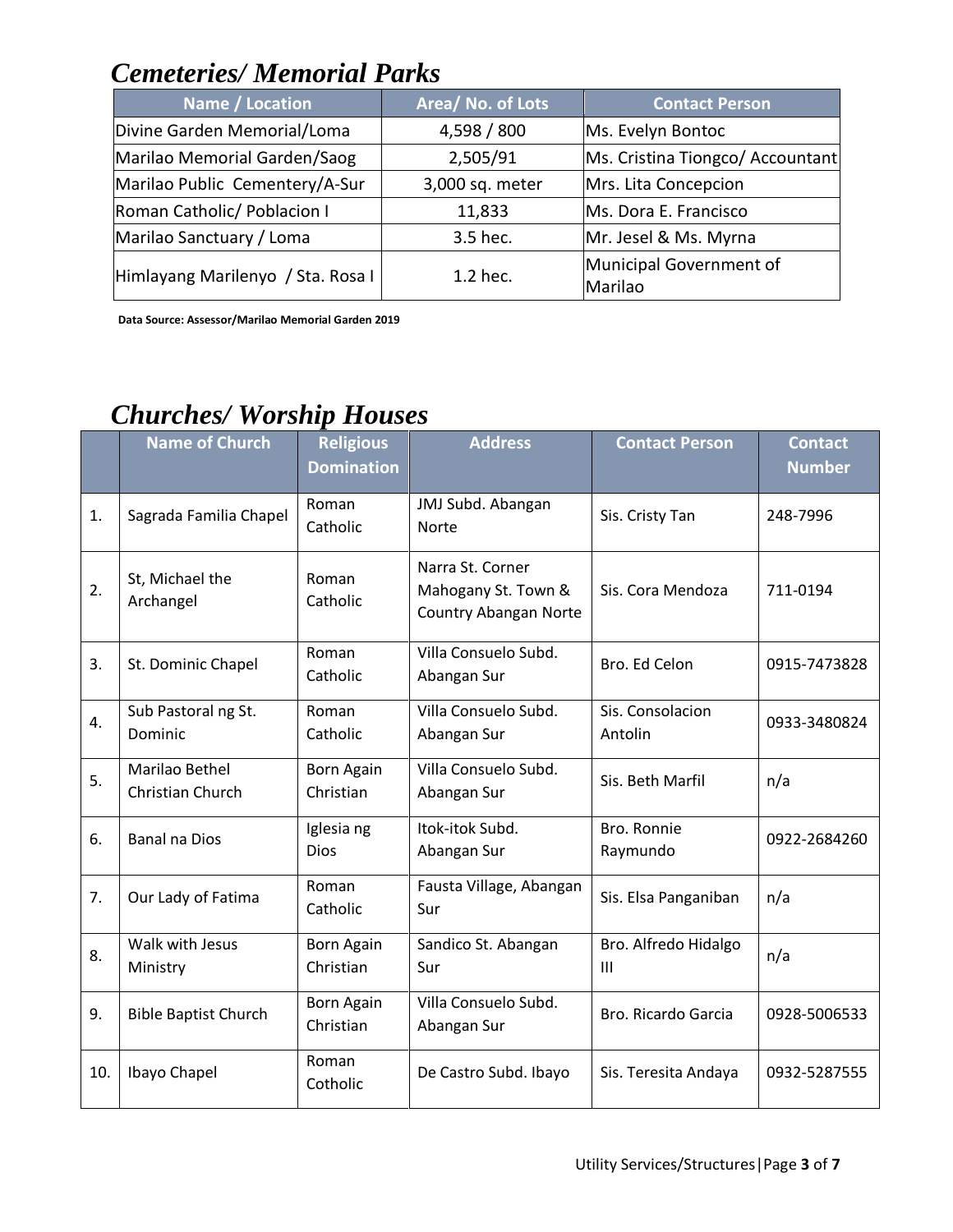| 11. | Iglesia ni Cristo                              | Iglesia                          | Purok I, Masigasig St.<br>Ibayo           | Sis. Nenita Dela Cruz       | 0923-5299759 |
|-----|------------------------------------------------|----------------------------------|-------------------------------------------|-----------------------------|--------------|
| 12. | Jesus Christ the Deliver<br>Full Gospel Church | <b>Born Again</b><br>Christian   | Mc. Arthur Hi-way<br>Ibayo                | n/a                         | n/a          |
| 13. | Ang Dating Daan                                | Dating Daan                      | Mc. Arthur Hi-way<br>Ibayo                | Bro. Louie Ipapo            | 0943-4932647 |
| 14. | St. Joseph Worker<br>Parish                    | <b>Born Again</b><br>Christian   | Medallion Homes,<br>Ibayo                 | Sis. Yolanda<br>Domingo     | 0999-4365747 |
| 15. | St. Michael Parish<br>Church                   | Roman<br>Catholic                | St. Micahel Subd. Ibayo                   | Sis. Tessie Andaya          | 0932-5287555 |
| 16. | 7 <sup>th</sup> Day Adventist                  | 7 <sup>th</sup> Day<br>Adventist | Mary Grace Subd.<br>Lambakin              | Sis. Ely Latuga             | n/a          |
| 17. | Jesus Christ Our<br>Provider                   | <b>Born Again</b><br>Christian   | M. Santiago St.<br>Lambakin               | Sis. Angelina Ermino        | 0923-6602604 |
| 18. | Nuestra Señora Del<br>Carmen                   | Roman<br>Cotholic                | NorthVille 4, Lambakin                    | Sis. Menda De Jesus         | 0923-2503706 |
| 19. | Universal Pentecostal<br>Church                | Born Again                       | M. Santiago Rd.,<br>Lambakin              | Bro. Joaquin Sim            | 0922-2936133 |
| 20. | St. joseph the Worker<br><b>Patron Saint</b>   | <b>Born Again</b>                | Villa Grande<br>Subdivision, Lambakin     | Bro. Angelito<br>Bartolome  | 0929-1396925 |
| 21. | Mahal na Poon Sto.<br>Cristo                   | Roman<br>Catholic                | Cordero St., Lambakin                     | Sis. Irene Juan             | 0917-5624533 |
| 22. | <b>Buklod ng Nazareno</b>                      | Roman<br>Catholic                | Northville 4A,<br>Lambakin                | Sis. Joseph Krebos          | 0917-3471717 |
| 23. | Iglesia ni Cristo                              | Iglesia                          | Cordero St., Lambakin                     | Bro. Marlon<br>Emeterio     | 0922-9442749 |
| 24. | Fatima Parist Church                           | Roman<br>Ctholic                 | Meralco Village, Lias                     | Rev. Fr. Rolando de<br>Leon | 0917-3405879 |
| 25. | Mahal na Birhen ng<br>Fatima                   | Roman<br>Catholic                | Meter St., Meralco<br><b>Village Lias</b> | Sis. Baby Martinez          | 044-840-2294 |
| 26. | Jesus Christ                                   | <b>Born Again</b>                | M. Santiago Rd. Lias                      | Bro. Renato A.<br>Gomez     | 0943-3007778 |
| 27. | Mahal na Birhen ng<br>Sto. Rosario             | Roman<br>Catholic                | M. Santiago Rd. Lias                      | Bro. Fiopilo Semento        | 0916-4527265 |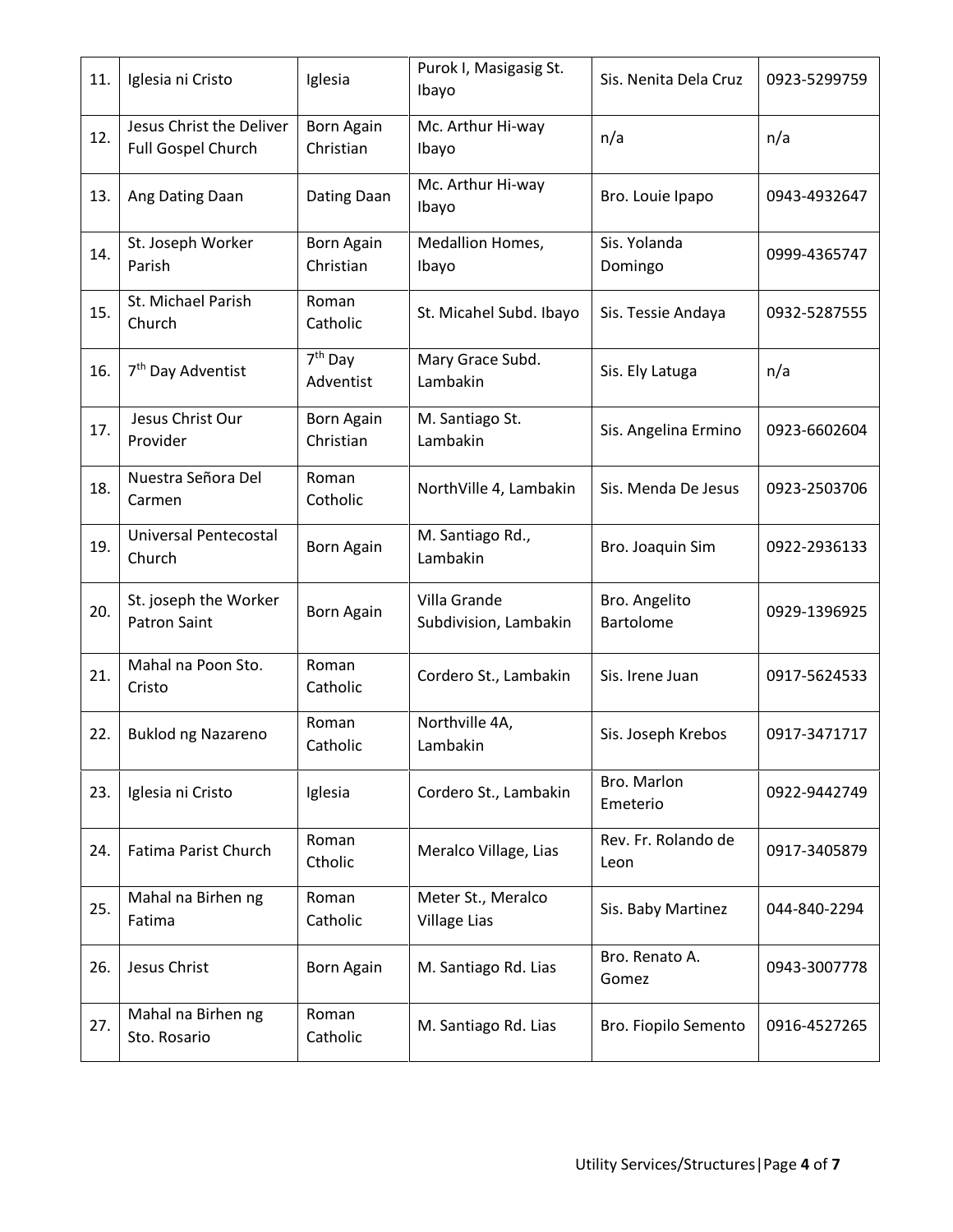| 28. | Send the Word of<br>Christ Life Ministries,<br>inc | Born Again               | M. Villarica Rd. Loma<br>de Gato                | Bro. Erno Nacion           | n/a          |
|-----|----------------------------------------------------|--------------------------|-------------------------------------------------|----------------------------|--------------|
| 29. | Mother of Mercy<br>Chapel                          | Roman<br>Catholic        | Mariano Dela Cruz St.,<br>Loma de Gato          | Sis. Maria<br>Tranquilina  | 0932-8457675 |
| 30. | Christ is the Answer                               | Born Again               | <b>Clemente Concepcion</b><br>St., Loma de Gato | Bro. Jason<br>Concepcion   | 0922-9809812 |
| 31. | Dakila ang Diyos                                   | Saksi ni Jova            | <b>Clemente Concepcion</b><br>St., Loma de Gato | <b>Bro. Celo Contreras</b> | 09326165137  |
| 32. | Catajan Chapel                                     | Roman<br>Catholic        | Catajan Loma de Gato,                           | Sis. Fe Benate             | 0922-7809223 |
| 33. | Sub-Pastoral Parish<br>Divine Mercy Church         | Roman<br>Catholic        | Harmony Hills 3, Loma<br>de Gato                | Bro. Jeff Malinaw          | 0918-6523266 |
| 34. | Our Lady of Guadalupe                              | Roman<br>Catholic        | Dec a Homes, Loma De<br>Gato                    | Sis. Chyrell<br>Sobuemante | 0922-3648612 |
| 35. | St. Joseph Sub-Pastoral                            | Roman<br>Catholic        | Patulo, Loma De Gato,                           | Sis. Baby San Andres       | 0922-8108863 |
| 36. | Nagbalon Chapel                                    | Roman<br>Catholic        | Bernardino St.<br>Nagbalon                      | Bro. Melchor Ignacio       | n/a          |
| 37. | Mahal na Señor Chapel                              | Roman<br>Catholic        | Bernardino St.<br>Nagbalon                      | Bro. Rommel De<br>Jesus    | 0943-7002564 |
| 38. | <b>Bisitang Salubungan</b>                         | Roman<br>Catholic        | Bernardino St.<br>Nagbalon                      | Sis. Socorro Batac         | n/a          |
| 39. | Seventh day Adventist                              | Seventh day<br>Adventist | Barrio Fiesta Nagbalon                          | Bro. Josue Lorenzo         | 0922-8095477 |
| 40. | Sto. Cristo Church                                 | Roman<br>Catholic        | Bacood St. Patubig,                             | Bro. Joselito Gomez        | n/a          |
| 41. | <b>Bisitang Matanda</b>                            | Roman<br>Catholic        | San Miguel St.<br>Poblacion I                   | Sis. Evelyn Cervantes      | n/a          |
| 42. | House of Jesus Global<br>Ministry                  | Born Again               | Sandigo St. Poblacion I                         | Sis. Baby Altoveros        | n/a          |
| 41. | San Miguel Arkanghel                               | Roman<br>Catholic        | San Miguel St.<br>Poblacion II                  | Sis. Dora Francisco        | 044-248-7432 |
| 42. | Alpha Omega United<br>Methodist Church             | Born Again               | Constantino Ave.<br>Poblacion II                | Bro. Boy Valeno            | n/a          |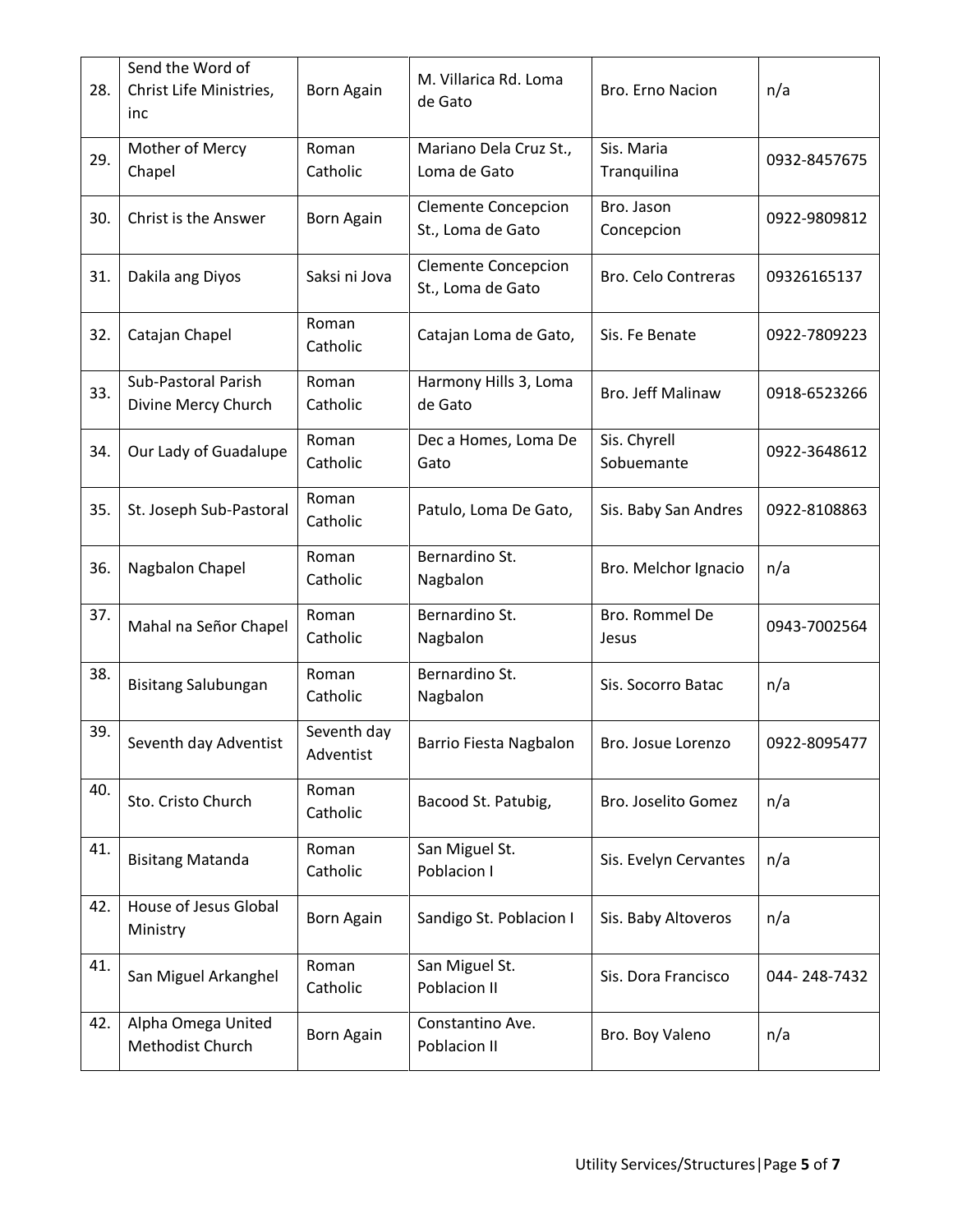| 43. | Bisita (Late)                                | Roman<br>Catholic        | Constantino Ave.<br>Poblacion II        | Bro. Melchor Ignacio                   | n/a            |
|-----|----------------------------------------------|--------------------------|-----------------------------------------|----------------------------------------|----------------|
| 44. | Jesus Christ The Savior<br>Fellowship        | Born Again               | Kalle Onse Prenza I                     | Bro. Pascualito<br>Concepcion          | n/a            |
| 45. | Lemelif Return<br>Movement Church            | Born Again               | Camansi St. Prenza I                    | Bro. Rolando Manuel                    | n/a            |
| 46. | Sta, Faustina Sub<br>Parish Pastoral Council | Roman<br>Catholic        | M. Villarica Rd. Prenza<br>$\mathbf{H}$ | Sis. Soledad<br>Batongbakal            | 0915-8522776   |
| 47. | Lord Jesus Christ                            | Born Again               | Karla Ville Subd.<br>Prenza II          | <b>Bro. Rodelio Tactac</b>             | 0943-6264607   |
| 48. | <b>Faith Christian Biblr</b><br>Fellowship   | <b>Born Again</b>        | Karla Ville Subd.<br>Prenza II          | Bro. Ernesto Reyes                     | 0920-2751762   |
| 49. | Kingdom Hall                                 | <b>Born Again</b>        | Bayan-bayanan St.<br>Prenza II          | Bro. Efren<br><b>Ballesteros</b>       | n/a            |
| 50. | I am Redeemer<br><b>Evangelical Church</b>   | <b>Born Again</b>        | Prenza II                               | Bro. Lorenzo Dela<br>Cruz              | 0905-8408101   |
| 51. | Joyful Touch of<br>Marilao                   | Born Again               | Miranda St. Saog                        | Sis. Victoria<br><b>Bustamante</b>     | (044) 711-2276 |
| 52. | <b>Christ Commission</b><br>Fellowship       | Born Again               | M. Santiago Saog                        | Bro. Mike Careño                       | 0908-3746694   |
| 53. | <b>Bisitang Mahal na</b><br>Señor            | Roman<br>Catholic        | M. Miranda St. Saog                     | Sis. Consolacion De<br>Vera            | (044) 711-2722 |
| 54. | Our Lady of Most Holy<br>Rosary              | Roman<br>Caholic         | Emerson Subd. Saog                      | Sis. Cristina<br>Macayong              | n/a            |
| 55. | <b>Church of Nazarete</b>                    | Born Again               | Lhinette Homes Saog                     | Bro. Reynaldo Capati                   | 0921-9977258   |
| 56. | New Wineskin<br>Christian Church             | Evangelical<br>Christian | Violeta Homes Saog                      | Ptr. Igene Eugenio/<br>& Danny Beltran | 0935-2856870   |
| 57. | National Shrine of<br>Divine Mercy           | Roman<br>Catholic        | M. Villarica Rd. Sta.<br>Rosa I         | Bro. Narciso Sotayco                   | 0919-5656542   |
| 58. | Bayan ng Dios                                | Saksi ni Jova            | M. Villarica Rd. Sta.<br>Rosa I         | Sis. Rizal Giron                       | n/a            |
| 59. | Mary Grace Chapel                            | Roman<br>Catholic        | Mary Grace Subd. Sta.<br>Rosa I         | Sis. Leonisa Velerde                   | 0920-6778417   |
| 60. | Mother of Perpetual<br>Chapel                | Born Again               | M. Villarica Rd. Sta.<br>Rosa I         | n/a                                    | n/a            |